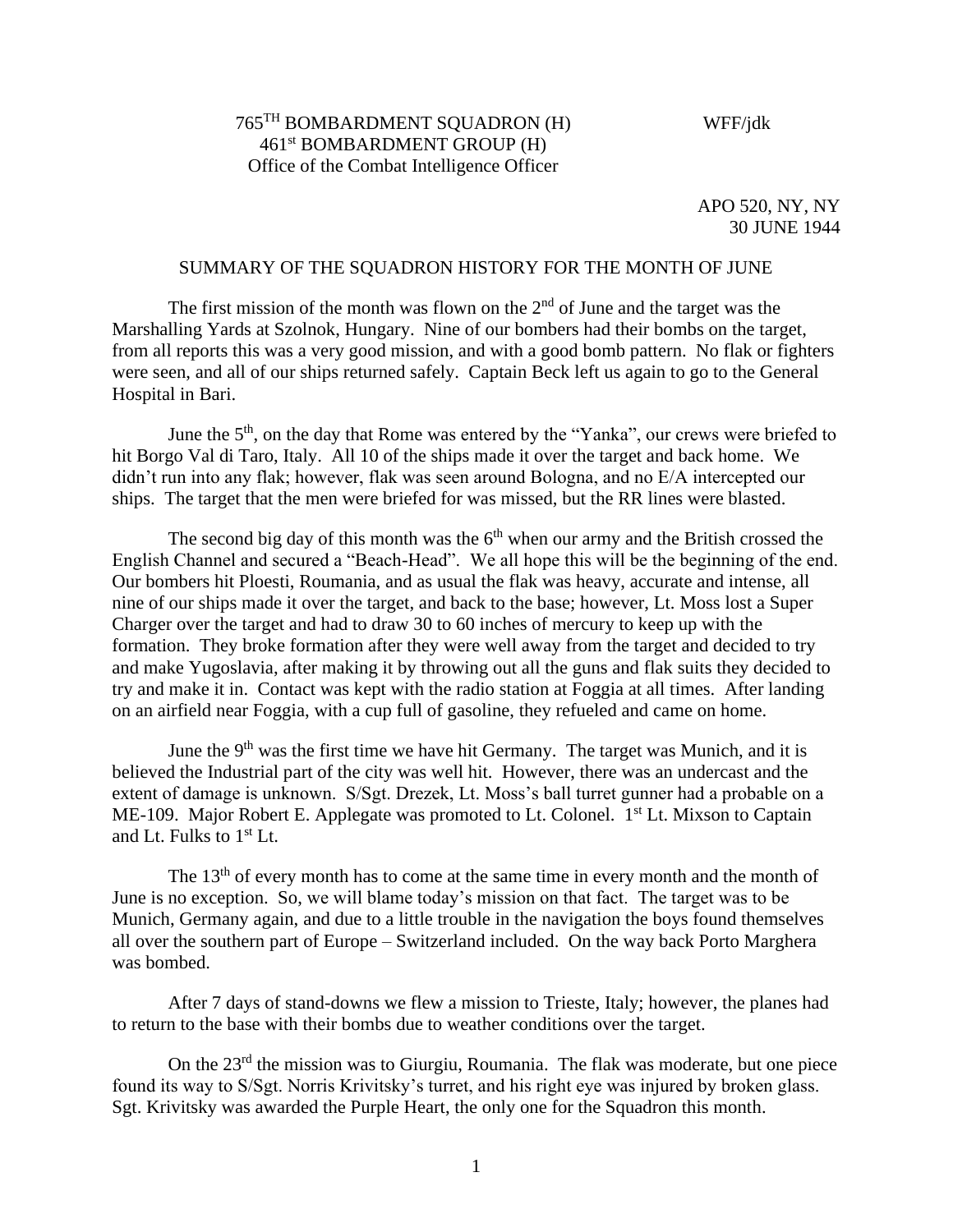The toughest mission of the month was Korneuberg, Austria. Not only was the flak bad, but the sky was full of E/A. It was reported that Group lost one plane on this mission. S/Sgt. "Casey" Jones added a ME-109 to his credit. After playing a few burst on him the ME blew up in mid-air.

On June the  $27<sup>th</sup>$  the following officers received orders that made them  $1<sup>st</sup> Lt's$ : Lt's Colavito, Dietrick, Dubal, Ambrose, Antotoso, Arbuthnot, Childrey, Kearn, Ruber, Hume, Phillips, Platt, Pogue, Sage, and Wilson.

During the month of June 10 combat missions were flown, The large number of "Stand Downs" this month was not due to our ships being grounded, but the weather conditions in Southern Europe, and the Balkins was bad. We lost no planes, and none of our men are Missing in Action. A number of our men were able to go to Rest Camps, Capri,  $49<sup>th</sup>$  Bomb Wing Rest Camp, etc. They were all very pleased with their visits, and it seems to have done them a lot of good. S/Sgt. Morris Krivitsky was awarded the Purple Heart, 1 E/A was shot out of the sky and one probable. Major Applegate was promoted to Lt. Colonel, and 1<sup>st</sup> Lt. Mixson to Captain. 16  $2<sup>nd</sup>$  Lt's made 1<sup>st</sup>. We had an average of 8.5 ships over the target per mission, and 5 missions that we participated in were scored Good, Excellent or Superior.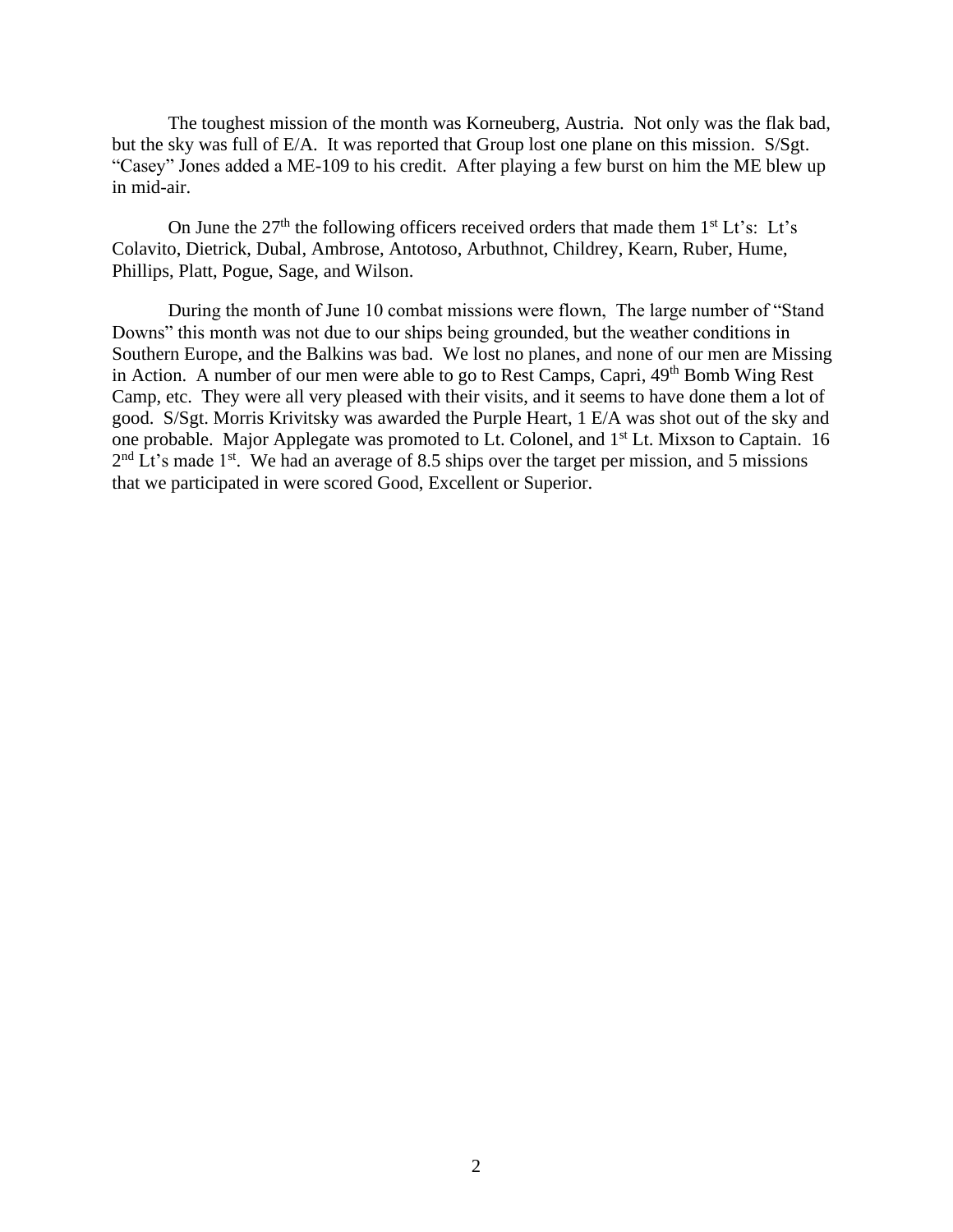## 765TH BOMBARDMENT SQUADRON (H) 461st BOMBARDMENT GROUP (H) Office of the Combat Intelligence Officer

## WFF/jdk

APO 520, NY, NY 30 JUNE 1944

### EXTRACTS FROM THE SQUADRON HISTORY FOR THE MONTH OF JUNE

June 1. No combat mission was flown today. Promotions for EM were posted.

June 2. The first mission of the month was flown today, and the target was the Marshalling Yards at Szolnok, Hungary. Nine of our bombers had their bombs on the target. From all reports this was a good mission, and the target was well covered. Captain Bock left us again to go to the 25th General Hospital in Bari.

June 3. No combat mission was flown today. Lt. Weems's crew came back to us from the 766<sup>th</sup> Squadron.

June 4. The mission today was to Orelle, France. Nine of our bombers had their bombs on target, and one had to jettison them at the I.P. There was no flak or fighters, and due to smoke at the target there were no observations, but it is believed the target was well hit.

June 5. On the same day that the allies entered Rome our bombers were briefed to hit Berge Vel De Toro, Italy. All 10 of them made it over the target and back home. We didn't run into any flak; however, flak was seen around Bologna, and no E/A intercepted our ships. The target that the men were briefed for was missed, but the RR lines were blasted.

June 6. Today the Invasion of Europe started, and our bombers hit Ploesti, Rumania. As usual the flak was heavy, accurate and intense. All ten of our ships made it over the target and back to the base safely; however, Lt. Moss lost a super charger over the target and had to draw 50 to 60 inches of mercury to keep up with the formation. They broke formation after they were well away from the target and decided to try and make Yugoslavia; after making it by throwing out all the guns and flak suits they decided to try and make it on in. Contact was kept with the radio station at Foggia throughout the flight. After making it to an airfield near Foggia they refueled and came on home. Fighters were encountered on this mission, but kept their distance.

June 7. The 41<sup>st</sup> mission was the viaduct at Antheor, France. Of the eight ships that took off only 6 of them made it over the target, the other two had to jettison their bombs and return early. A couple of the ships had flak holes; however, the flak was light and no fighters were seen. The results of this raid were fair but most of the bomb pattern was over the target.

June 8. No combat mission was flown today.

June 9. We hit Germany for the first time today. The target was Munich, and it is believed that the industrial part of the city was well hit. However there was an undercast and the extent of damage is unknown. One of the ships had to abort, and they hit a RR bridge on the way back to the base. At the bridge they were jumped by 3 ME-109's and Sgt. Drezek, the ball turret gunner,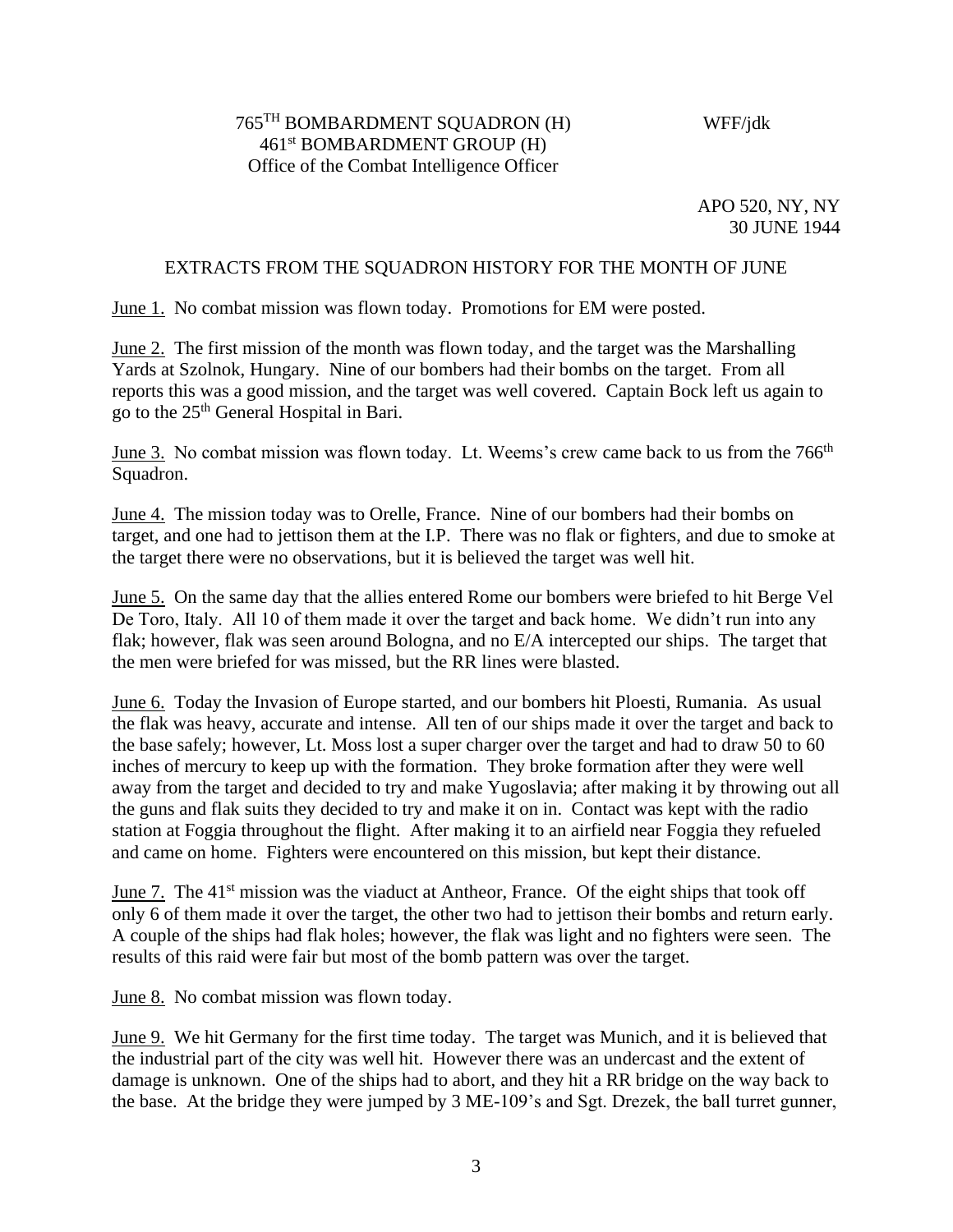on Lt. Moss's crew got a probable on one of them. The last that was seen of the ME was smoking on the way to the ground. The orders came in today making Major Applegate a Lt. Colonel, and Lt. Mixson a Captain, also Lt. Fulks was promoted to 1<sup>st</sup> Lt.

June 10. The mission today was to the oil storage tanks, and refinery at Porto Marghera, Italy. From the photographs and observations, we blew up quite a bit of oil today. We had eight bombers over the target, and the flak was light, also no fighters.

June 11. The crews were briefed this morning for Giurgiu, Rumania, making the 44<sup>th</sup> for the Group. The flak for this area was accurate and a few ME-109's were seen, however none of them made a pass at our bombers. Bombing today wasn't as good as usual, and we had one abortion.

June 12. No combat mission was flown today.

June 13. The intended target today was Munich, Germany, but something went wrong somewhere, and the boys found themselves all over the southern part of Europe – Switzerland included. There were so many abortions that they decided to come back, and on the way in they plastered Porto Marghera, Italy again.

June 14. The  $46<sup>th</sup>$  mission was the gasoline refinery plants at Szony, Hungary. We has 11 ships take off and 11 over the target. All of our ships returned safely by 1430. The results of this mission were very good. Some flak was seen around the target area, but it didn't come near our ships.

June 15. No combat mission was flown today.

June 16. No combat mission was flown today.

June 17. No combat mission was flown today.

June 18. No combat mission was flown today.

June 19. No combat mission was flown today.

June 20. No combat mission was flown today.

June 21. No combat mission was flown today.

June 22. Not much can be said for the mission today. The crews were briefed to hit Trieste, Italy, but when they arrived the target was 10/10 covered, so they had to return to the base with their bombs. This was the  $47<sup>th</sup>$  mission for the Group and the first we have flown in 7 days. A little flak, but no fighters were encountered.

June 23. The mission today was to Giurgiu, Rumania and was the 48<sup>th</sup> for the Group. We had 9 ships over the target. The flak was moderate; however, S/Sgt. Morris Krivitsky was slightly injured in his right eye, due to glass broken by flak on top of hit turret. Outside of this mishap all